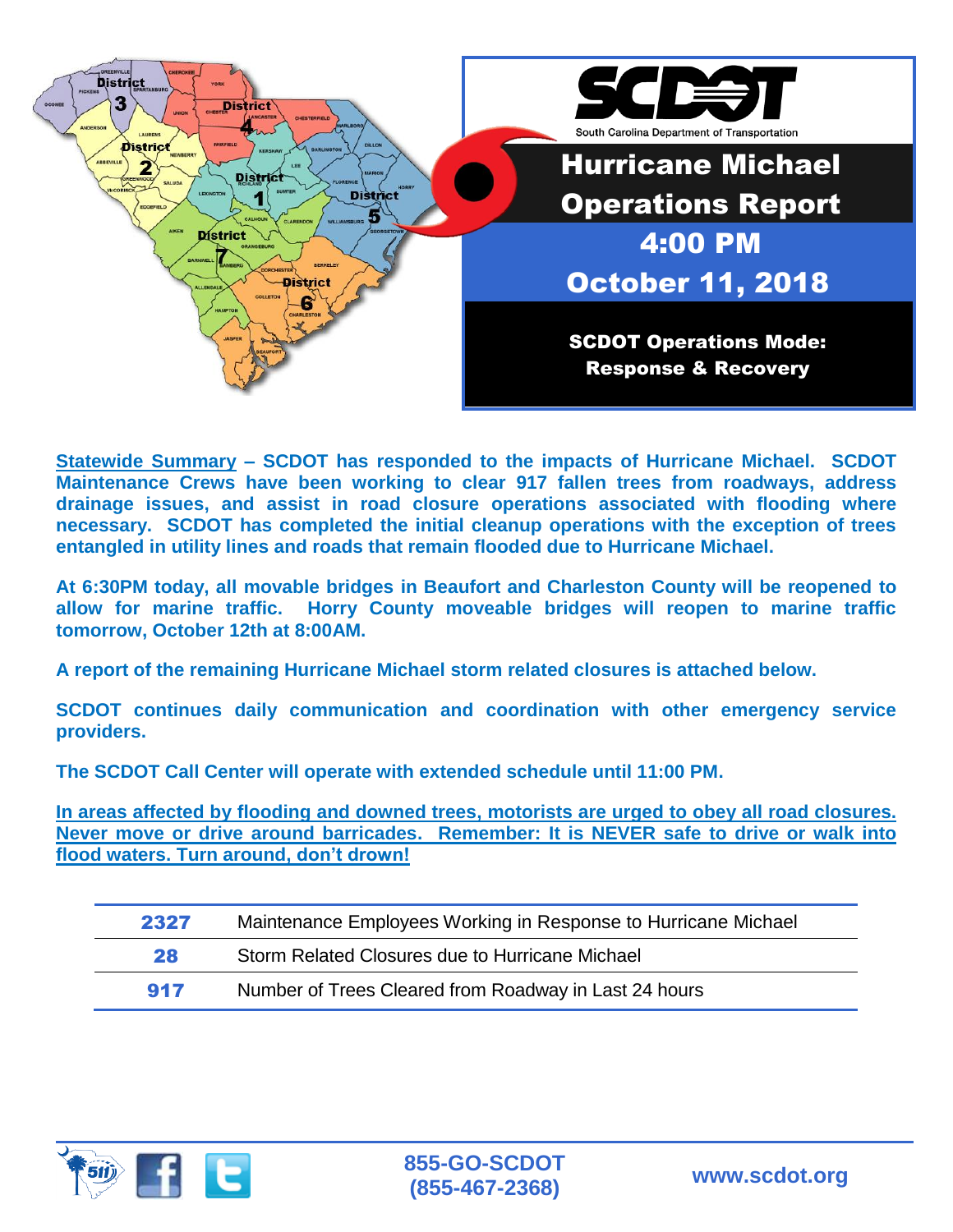**Traffic Conditions – Traffic volumes are being monitored and all interstate routes are at or below normal levels. SHEP incident responders are responding to calls and incidents as they occur. Motorists are encouraged to use SCDOT's 511 mobile app or to call 511 for current travel conditions.**

**Hurricane Resources** 

**South Carolina Hurricane Guide:** http://www.scemd.org **SCDOT Storm Resources and Road Closures:** http://www.scdot.org **Updates of activities will be reported through SCDOT's Twitter and Facebook accounts. Traffic information and evacuation routes can be found on the SCDOT 511 mobile app.**

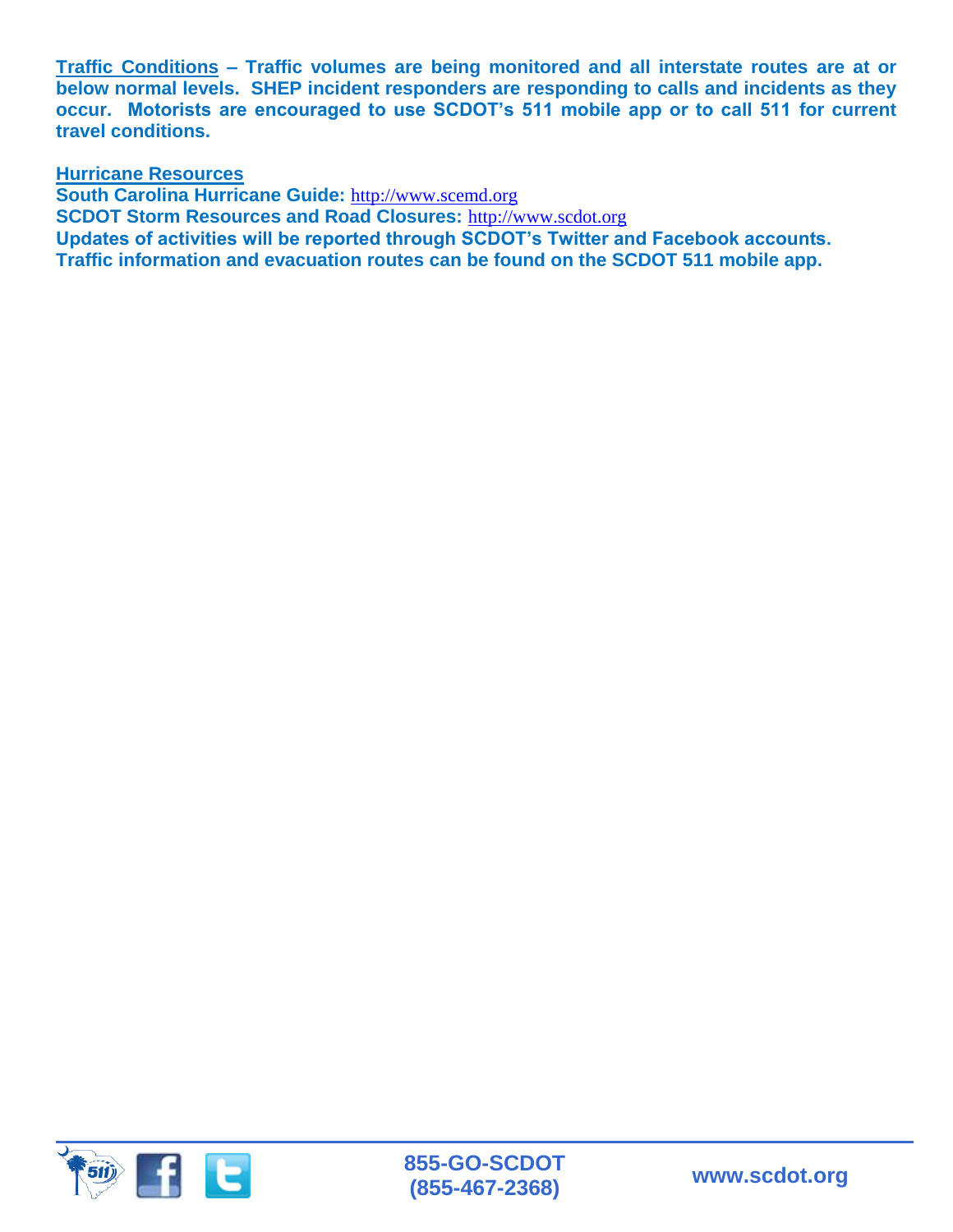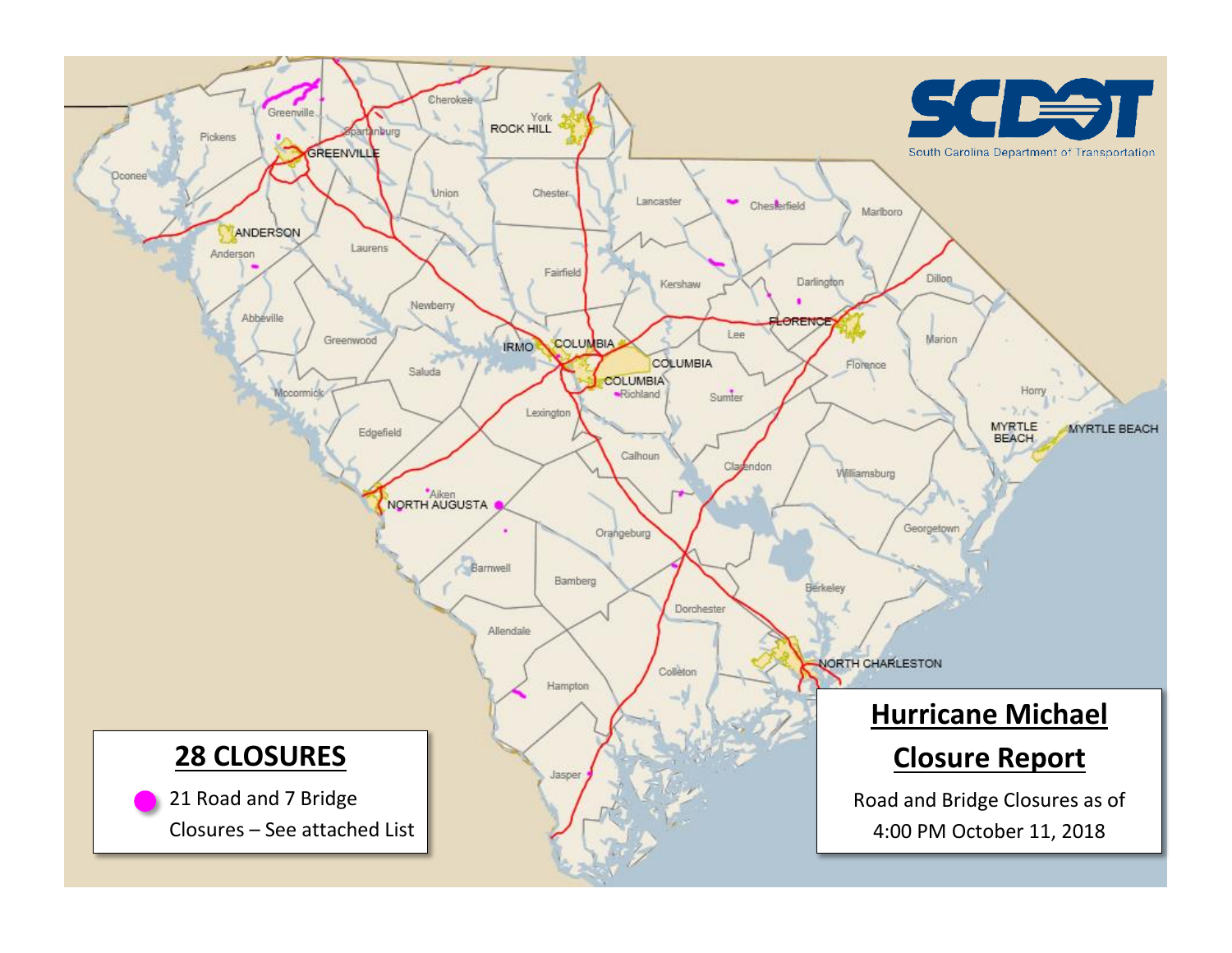| <b>Aiken County</b>                               |                |                                                              |                                                                     |                                                                                                                                                                                                                 |                        |  |
|---------------------------------------------------|----------------|--------------------------------------------------------------|---------------------------------------------------------------------|-----------------------------------------------------------------------------------------------------------------------------------------------------------------------------------------------------------------|------------------------|--|
| Road Name                                         | Direction From |                                                              | To                                                                  | Description                                                                                                                                                                                                     | Anticipated<br>Opening |  |
| <b>Dixie Clay Road</b><br>$S - 46$                | <b>BOTH</b>    | <b>Trail of Sand</b><br>Lane<br>Mile                         | Pine Log Road<br>Mile<br>Point: 03.89                               | Closed due to fallen<br>trees in power lines.                                                                                                                                                                   | Undetermined           |  |
| <b>Union St SE</b><br>$S - 166$                   | <b>BOTH</b>    | Point: 03.40<br>Park Ave SE<br>Mile<br>Point: 00.22          | Staubes Lane<br>L-3636<br>Mile<br>Point: 00.24                      | Damage to any portion<br>of bridge (deck, rail,<br>median barrier, column,<br>beam, pier, etc.). Bridge<br>Rail was damaged due to<br>fallen tree.<br>Closed due to fallen<br>trees that are in power<br>lines. | Undetermined           |  |
| <b>Veterans Road</b><br>$S - 22$                  | <b>WEST</b>    | Oak Ridge<br>Club Road<br><b>Mile</b><br>Point: 02.64        | Christmas<br><b>Tree Trail</b><br>Mile<br>Point: 02.64              |                                                                                                                                                                                                                 | Undetermined           |  |
| <b>Anderson County</b>                            |                |                                                              |                                                                     |                                                                                                                                                                                                                 |                        |  |
| <b>Road Name</b>                                  | Direction From |                                                              | To                                                                  | Description                                                                                                                                                                                                     | Anticipated<br>Opening |  |
| <b>SC 185</b><br><b>SC 185</b>                    | <b>BOTH</b>    | <b>Wright SChool</b><br>Road<br>Mile<br>Point: 05.53         | <b>SC 284</b><br>Mile<br>Point: 06.62                               | Closed due to downed<br>power lines. West<br>Carolina has been<br>notified                                                                                                                                      | Undetermined           |  |
| <b>Barnwell County</b>                            |                |                                                              |                                                                     |                                                                                                                                                                                                                 |                        |  |
| Road Name                                         | Direction From |                                                              | To                                                                  | Description                                                                                                                                                                                                     | Anticipated<br>Opening |  |
| <b>WILLIS POND</b><br><b>RD</b><br>$S - 65$       | <b>BOTH</b>    | <b>BMP 2.78</b><br>Mile<br>Point: 02.78                      | EMP 3.03<br>Mile<br>Point: 03.03                                    | Closed due to flooding.                                                                                                                                                                                         | Undetermined           |  |
| <b>Cherokee County</b>                            |                |                                                              |                                                                     |                                                                                                                                                                                                                 |                        |  |
| <b>Road Name</b>                                  | Direction From |                                                              | To                                                                  | Description                                                                                                                                                                                                     | Anticipated<br>Opening |  |
| <b>Gaffney Ferry</b><br>Rd. (S-11-49)<br>$S - 49$ | <b>BOTH</b>    | <b>Windhill Road</b><br>$(S-11-663)$<br>Mile<br>Point: 00.15 | Pumping<br><b>Station Road</b><br>$(L-764)$<br>Mile<br>Point: 00.25 | Closed due to flooding.<br>Road has overtopped the<br>roadway.                                                                                                                                                  | Undetermined           |  |
| <b>Chesterfield County</b>                        |                |                                                              |                                                                     |                                                                                                                                                                                                                 |                        |  |
| <b>Road Name</b>                                  | Direction From |                                                              | To                                                                  | Description                                                                                                                                                                                                     | Anticipated<br>Opening |  |
| <b>Scotch Road</b><br>$(S-13-63)$<br>$S - 63$     | <b>BOTH</b>    | <b>Bay Springs</b><br>Church Road<br>$(S-13-601)$<br>Mile    | Cassidy Mill<br>Road (L-707)<br>Mile<br>Point: 10.51                | Closed due to road<br>washout.                                                                                                                                                                                  | Undetermined           |  |
|                                                   | <b>BOTH</b>    | Point: 08.85                                                 |                                                                     | Closed due to flooding.                                                                                                                                                                                         | Undetermined           |  |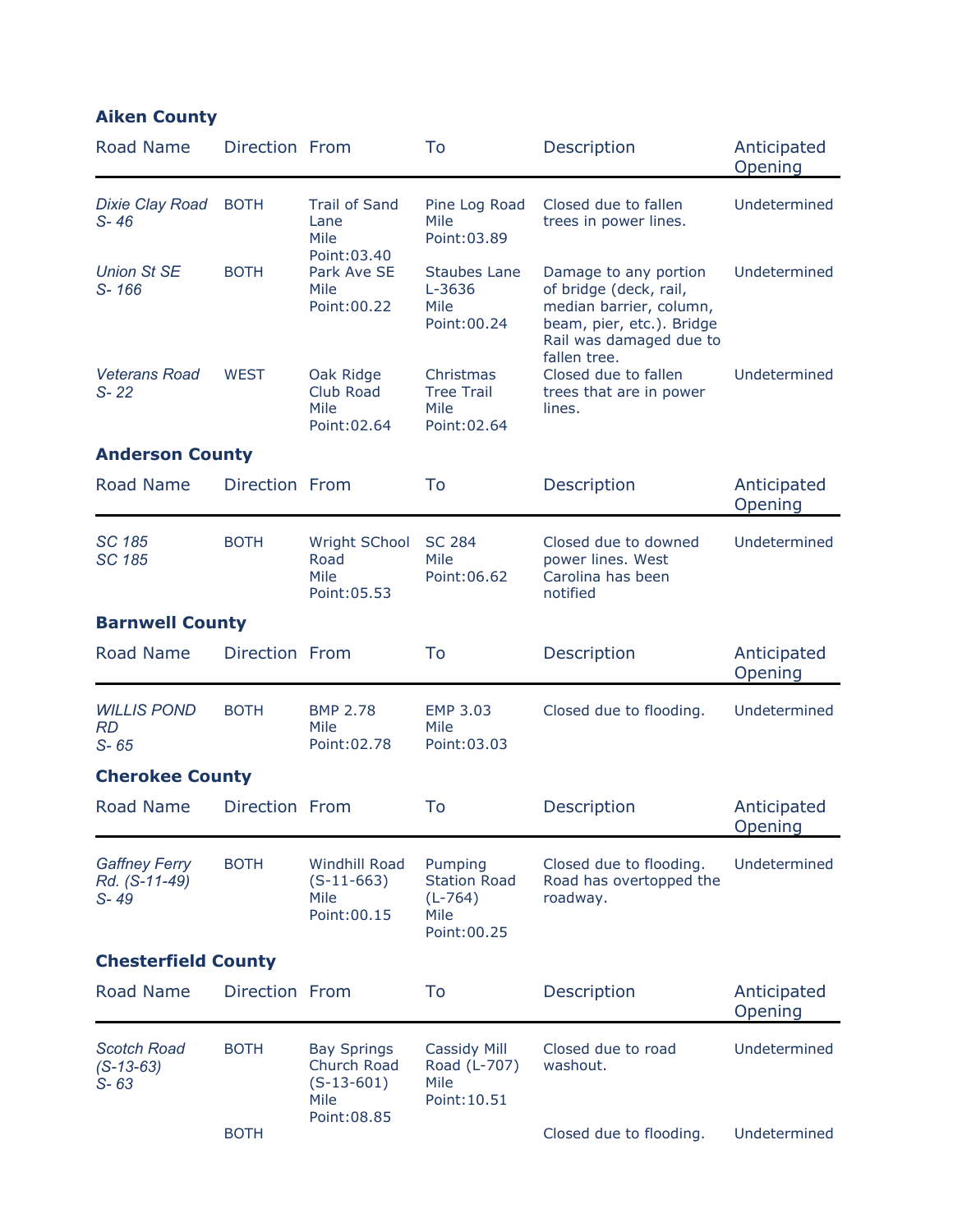| <b>Steen Road</b> | Highway 265  | Landfill Road |
|-------------------|--------------|---------------|
| $(S-13-410)$      | (SC 265)     | $(S-13-571)$  |
| $S - 410$         | Mile         | Mile          |
|                   | Point: 00.00 | Point: 02.77  |

## **Darlington County**

| Road Name                            | Direction From        |                                                                 | To                                                                                 | Description                                                                          | Anticipated<br>Opening |  |  |
|--------------------------------------|-----------------------|-----------------------------------------------------------------|------------------------------------------------------------------------------------|--------------------------------------------------------------------------------------|------------------------|--|--|
| <b>Bethel Road</b><br>S-175          | <b>BOTH</b>           | <b>Rd-S-19</b><br><b>Seven Pines</b><br>Road Mile<br>Point 0.00 | <b>Rd-S-28</b><br><b>Indian Branch</b><br>Road Mile<br>Point 0.92                  | Closed due to flooding.                                                              | Undetermined           |  |  |
| <b>High Point Road</b><br>$S - 65$   | <b>BOTH</b>           | Mile<br>Point: 00.00<br>Lee Co Line<br>Mile<br>Point: 00.00     | Mile<br>Point: 00.92<br><b>Burnt Branch</b><br>Rd S-16-936<br>Mile<br>Point: 00.17 | Closed due to flooding In Undetermined<br>Lee County on S-31-222                     |                        |  |  |
| <b>Dorchester County</b>             |                       |                                                                 |                                                                                    |                                                                                      |                        |  |  |
| <b>Road Name</b>                     | Direction From        |                                                                 | To                                                                                 | Description                                                                          | Anticipated<br>Opening |  |  |
| <b>Westfield Road</b><br>$S - 54$    | <b>BOTH</b>           | Mulberry Road<br>Mile<br>Point: 04.08                           | St. Mark<br><b>Bowman Road</b><br>Mile<br>Point: 04.90                             | Closed due to flooding.                                                              | Undetermined           |  |  |
| <b>Greenville County</b>             |                       |                                                                 |                                                                                    |                                                                                      |                        |  |  |
| <b>Road Name</b>                     | Direction From        |                                                                 | To                                                                                 | Description                                                                          | Anticipated<br>Opening |  |  |
| <b>Pleasant Hill Rd</b><br>$S - 114$ | <b>BOTH</b>           | <b>SC 414</b><br>Mile<br>Point: 00.00                           | <b>SC 414</b><br>Mile<br>Point: 10.59                                              | Closed due to fallen<br>trees. with power lines in<br>it                             | Undetermined           |  |  |
| SC 414<br>SC 414                     | <b>BOTH</b>           | Pleasant Hill<br>Rd<br>Mile                                     | <b>Pleasant Hill</b><br>Rd<br>Mile                                                 | Closed due to fallen<br>trees. In power lines                                        | Undetermined           |  |  |
| <b>Tindal Rd</b><br>S-681            | <b>BOTH</b>           | Point: 00.00<br>E blue Ridge<br>Dr<br>Mile<br>Point: 00.00      | Point: 17.26<br>Rogers Ave<br>Mile<br>Point: 00.77                                 | Closed due to downed<br>power lines.                                                 | Undetermined           |  |  |
|                                      | <b>Hampton County</b> |                                                                 |                                                                                    |                                                                                      |                        |  |  |
| <b>Road Name</b>                     | Direction From        |                                                                 | To                                                                                 | Description                                                                          | Anticipated<br>Opening |  |  |
| <b>Highway 3</b><br>SC <sub>3</sub>  | <b>BOTH</b>           | SC 3 13.05mp<br>Mile<br>Point: 13.05                            | Allendale Co.<br>line<br>Mile<br>Point: 16.39                                      | Closed due to downed<br>power lines entangled in<br>down tree blocking both<br>lanes | Undetermined           |  |  |
| <b>Jasper County</b>                 |                       |                                                                 |                                                                                    |                                                                                      |                        |  |  |
| <b>Road Name</b>                     | Direction From        |                                                                 | To                                                                                 | Description                                                                          | Anticipated<br>Opening |  |  |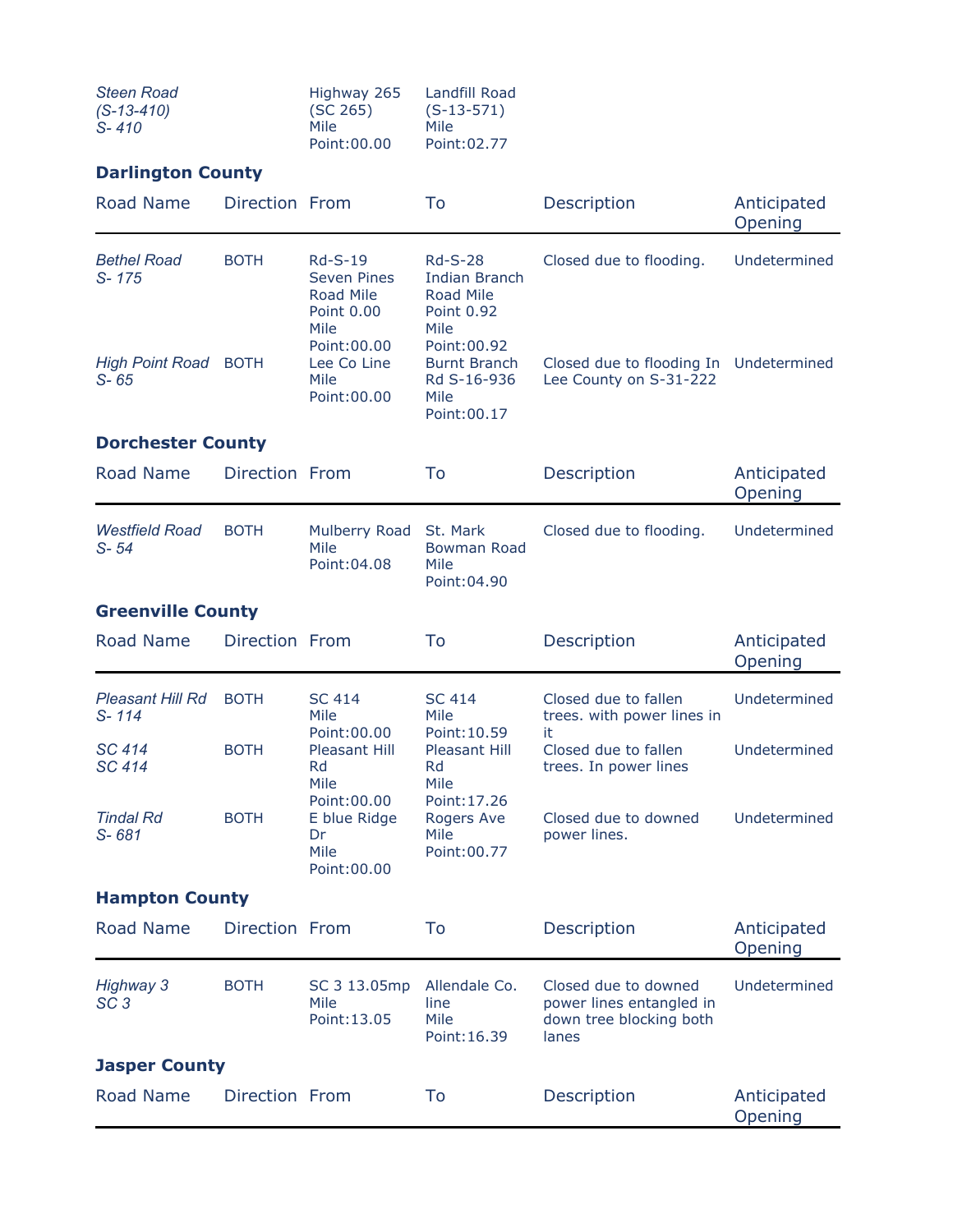| <b>Wilson Road</b><br>$(S-59)$<br>$S - 59$ | <b>BOTH</b>    | North Green<br>Street (S-32)<br>Mile<br>Point: 00.00                         | North Jacob<br><b>Smart Blvd</b><br>(US 17)<br>Mile<br>Point: 00.73            | Closed due to downed<br>power lines.                                                                   | Undetermined           |
|--------------------------------------------|----------------|------------------------------------------------------------------------------|--------------------------------------------------------------------------------|--------------------------------------------------------------------------------------------------------|------------------------|
| <b>Kershaw County</b>                      |                |                                                                              |                                                                                |                                                                                                        |                        |
| <b>Road Name</b>                           | Direction From |                                                                              | To                                                                             | Description                                                                                            | Anticipated<br>Opening |
| Mill Creek Rd.<br>$S - 87$                 | <b>BOTH</b>    | S <sub>28</sub> -111<br>Youngs Bridge<br>Rd.<br>Mile<br>Point: 01.59         | S <sub>28</sub> -503<br><b>Bakers Mill</b><br>Pond Rd.<br>Mile<br>Point: 05.65 | Closed due to downed<br>power lines.                                                                   | Undetermined           |
| <b>Lee County</b>                          |                |                                                                              |                                                                                |                                                                                                        |                        |
| <b>Road Name</b>                           | Direction From |                                                                              | To                                                                             | Description                                                                                            | Anticipated<br>Opening |
| <b>High Point Rd</b><br>S-222              | <b>BOTH</b>    | <b>Jumping Gully</b><br>Rd<br>Mile<br>Point: 01.23                           | Darlington Co<br>Line<br>Mile<br>Point: 01.48                                  | Closed due to flooding.                                                                                | Undetermined           |
| <b>Orangeburg County</b>                   |                |                                                                              |                                                                                |                                                                                                        |                        |
| <b>Road Name</b>                           | Direction From |                                                                              | To                                                                             | Description                                                                                            | Anticipated<br>Opening |
| <b>Harlin Street</b><br>$S - 231$          | <b>BOTH</b>    | <b>Race Track</b><br>Road<br>Mile<br>Point: 01.53                            | <b>Elloree Town</b><br>Limit<br>Mile<br>Point: 02.58                           | Closed due to fallen<br>trees. Power lines<br>tangled in trees. Power<br>company has been<br>notified. | Undetermined           |
| <b>Richland County</b>                     |                |                                                                              |                                                                                |                                                                                                        |                        |
| Road Name                                  | Direction From |                                                                              | To                                                                             | Description                                                                                            | Anticipated<br>Opening |
| <b>Air Base Road</b><br>S-223              | <b>BOTH</b>    | Crosshill Road<br>Mile<br>Point: 02.67                                       | Horrell Hill<br>Road<br>Mile                                                   | Closed due to downed<br>power lines.                                                                   | Undetermined           |
| <b>Piney Grove Rd</b><br>S-1280            | <b>BOTH</b>    | Wynn Way<br>Mile                                                             | Point: 03.77<br><b>Broad River Rd</b><br>Mile                                  | Closed due to flooding.                                                                                | Undetermined           |
| <b>Piney Grove</b><br>Road<br>S-1280       | <b>BOTH</b>    | Point: 01.16<br><b>Bonnie Forrest</b><br><b>BLVD</b><br>Mile<br>Point: 00.80 | Point: 01.26<br>Newnham<br><b>Drive</b><br>Mile<br>Point: 00.87                | Closed due to flooding.                                                                                | Undetermined           |
| <b>Spartanburg County</b>                  |                |                                                                              |                                                                                |                                                                                                        |                        |
| <b>Road Name</b>                           | Direction From |                                                                              | To                                                                             | Description                                                                                            | Anticipated<br>Opening |
| <b>Hwy 14</b><br>S-128                     | <b>BOTH</b>    | Interstate 26<br>Mile<br>Point: 00.67                                        | County Line<br>Mile<br>Point: 00.97                                            | Closed due to flooding.                                                                                | Undetermined           |